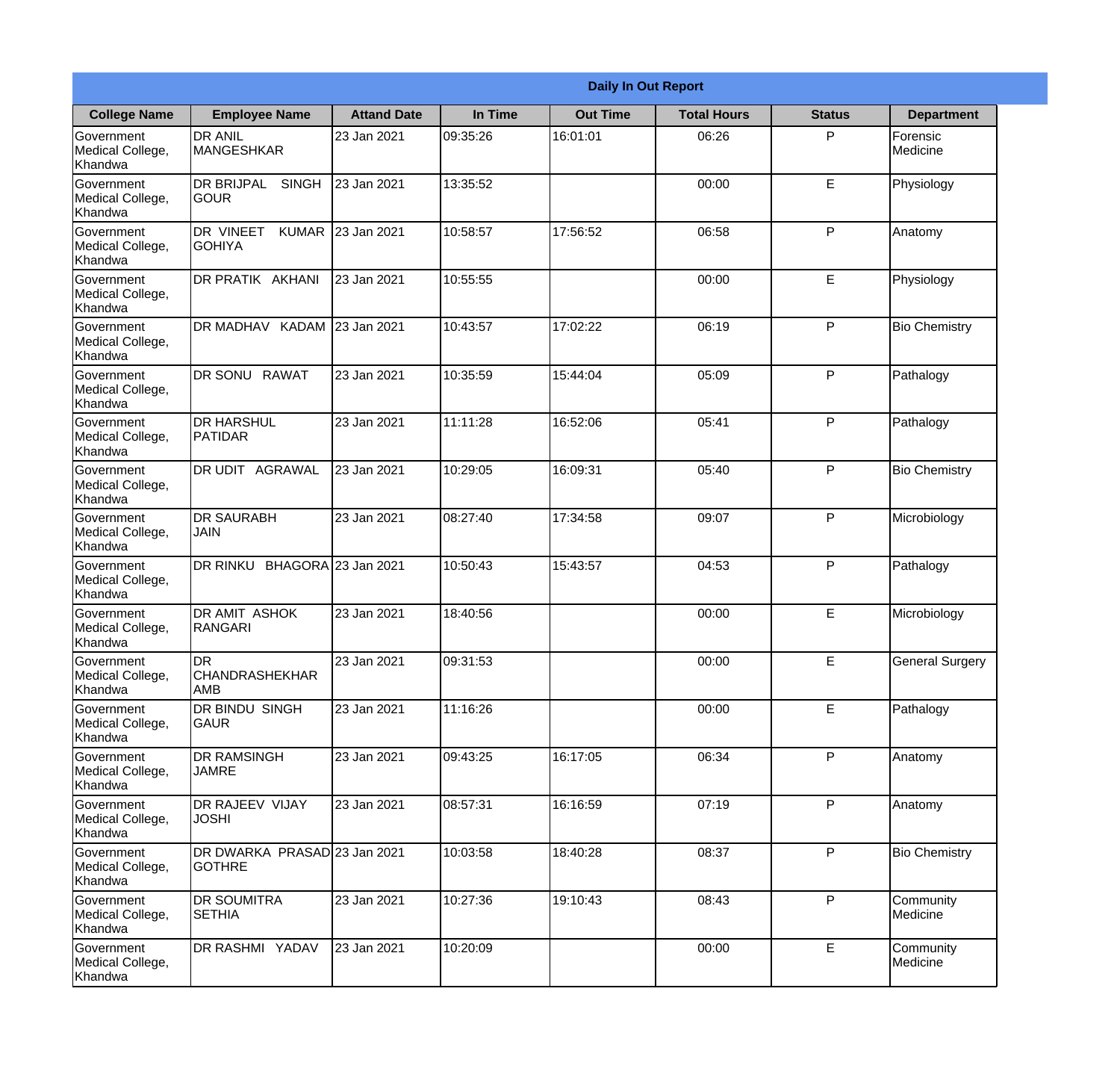| <b>Designation</b>                  | <b>Category</b> |
|-------------------------------------|-----------------|
| <b>Assistant Professor</b>          | Para Clinical   |
| Demonstrator/Tutor   Non Clinical   |                 |
| Professor                           | Non Clinical    |
| <b>Assistant Professor</b>          | Non Clinical    |
| <b>Assistant Professor</b>          | Non Clinical    |
| Demonstrator/Tutor   Para Clinical  |                 |
| Assistant Professor   Para Clinical |                 |
| Associate Professor Non Clinical    |                 |
| Associate Professor Para Clinical   |                 |
| <b>Assistant Professor</b>          | Para Clinical   |
| Professor                           | Para Clinical   |
| Assistant Professor Clinical        |                 |
| Associate Professor   Para Clinical |                 |
| Demonstrator/Tutor   Non Clinical   |                 |
| Assistant Professor   Non Clinical  |                 |
| Demonstrator/Tutor   Non Clinical   |                 |
| <b>Assistant Professor</b>          | Para Clinical   |
| <b>Assistant Professor</b>          | Para Clinical   |

## **Daily In Out Report**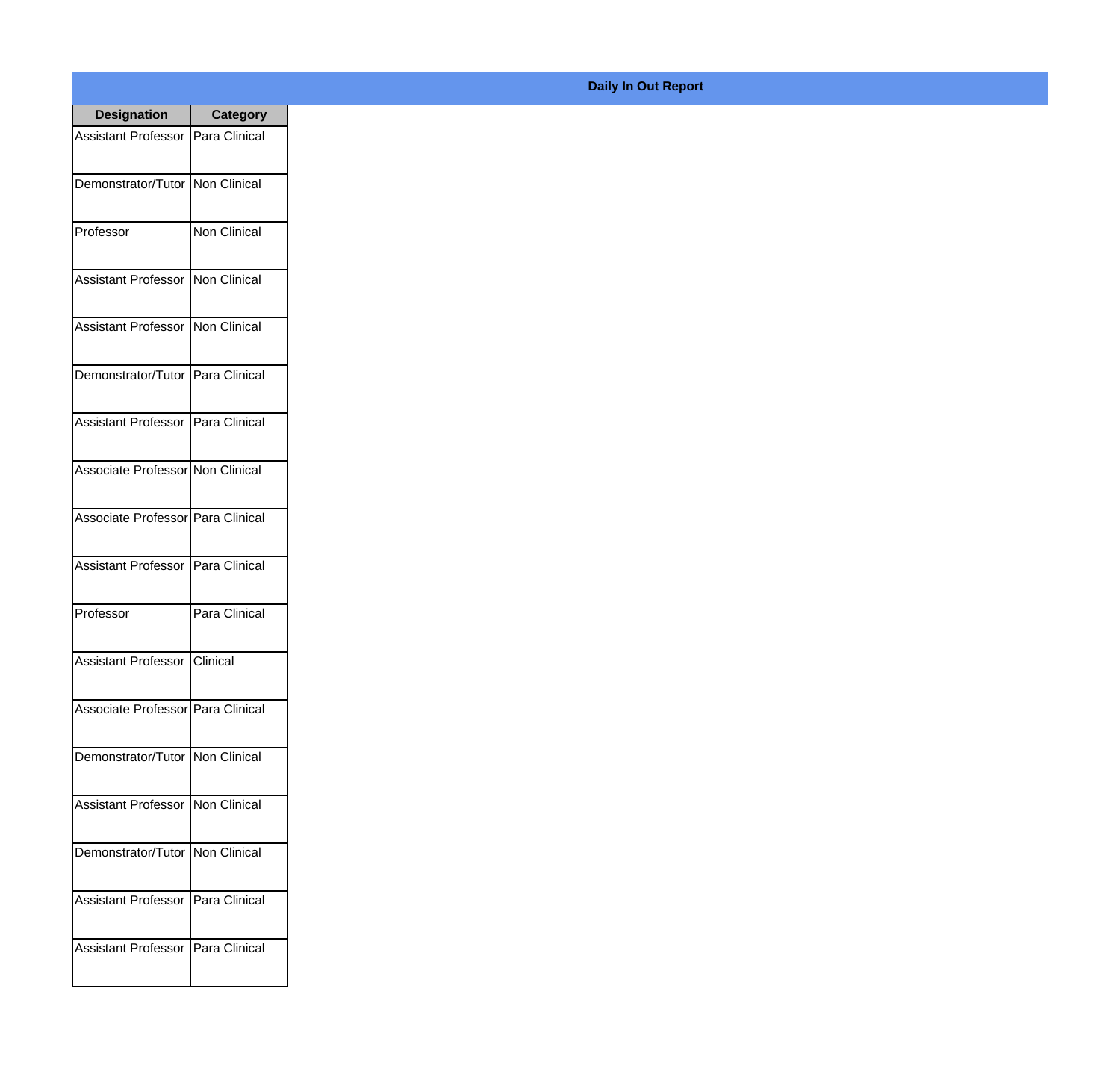|                                                  |                                                       |             |          |          | <b>Daily In Out Report</b> |              |                                           |
|--------------------------------------------------|-------------------------------------------------------|-------------|----------|----------|----------------------------|--------------|-------------------------------------------|
| Government<br>Medical College,<br>Khandwa        | DR LEENA PARIHAR 23 Jan 2021                          |             | 11:50:55 | 16:06:08 | 04:16                      | P            | Community<br>Medicine                     |
| <b>Government</b><br>Medical College,<br>Khandwa | <b>MR PIYUSH KUMAR</b><br><b>MISHRA</b>               | 23 Jan 2021 | 11:03:56 | 19:10:28 | 08:07                      | $\mathsf{P}$ | Community<br>Medicine                     |
| <b>Government</b><br>Medical College,<br>Khandwa | DR SACHIN PARMAR 23 Jan 2021                          |             | 10:49:39 | 19:09:31 | 08:20                      | P            | Community<br>Medicine                     |
| <b>Government</b><br>Medical College,<br>Khandwa | DR PRAMILA VERMA 23 Jan 2021                          |             | 12:48:32 |          | 00:00                      | E            | Paediatrics                               |
| <b>Government</b><br>Medical College,<br>Khandwa | <b>DR DURGESH</b><br><b>SONARE</b>                    | 23 Jan 2021 | 10:30:11 |          | 00:00                      | E            | Dermatology, Ven<br>ereology &<br>Leprosy |
| <b>Government</b><br>Medical College,<br>Khandwa | <b>DR MANOJ BALKE</b>                                 | 23 Jan 2021 | 09:40:00 |          | 00:00                      | E            | Ophthalmology                             |
| Government<br>Medical College,<br>Khandwa        | <b>DR GARIMA</b><br><b>AGRAWAL</b><br><b>VARSHNEY</b> | 23 Jan 2021 | 10:15:04 |          | 00:00                      | E            | Paediatrics                               |
| Government<br>Medical College,<br>Khandwa        | <b>DR SIDDHARTH</b><br><b>BANODE</b>                  | 23 Jan 2021 | 09:00:18 | 16:00:43 | 07:00                      | P            | Pharmacology                              |
| Government<br>Medical College,<br>Khandwa        | DR PRIYA KAPOOR<br><b>KAPOOR</b>                      | 23 Jan 2021 | 10:18:29 | 15:39:58 | 05:21                      | $\mathsf{P}$ | Pathalogy                                 |
| <b>Government</b><br>Medical College,<br>Khandwa | <b>DR SAPNA</b><br><b>MAHESHRAM</b>                   | 23 Jan 2021 | 10:47:37 | 17:49:32 | 07:02                      | P            | Community<br>Medicine                     |
| <b>Government</b><br>Medical College,<br>Khandwa | <b>DR AJAY</b><br>NARWARIYA                           | 23 Jan 2021 | 18:37:11 |          | 00:00                      | E            | Microbiology                              |
| Government<br>Medical College,<br>Khandwa        | <b>DR NISHA</b><br><b>KAITHWAS</b>                    | 23 Jan 2021 | 10:26:58 | 16:37:20 | 06:11                      | P            | Psychiatry                                |
| <b>Government</b><br>Medical College,<br>Khandwa | <b>DR ANANT</b><br><b>TUKARAM PAWAR</b>               | 23 Jan 2021 | 11:06:11 | 19:09:49 | 08:03                      | $\mathsf{P}$ | Community<br>Medicine                     |
| Government<br>Medical College,<br>Khandwa        | DR SHAIKH M.KHALIQ 23 Jan 2021                        |             | 10:48:04 |          | 00:00                      | E            | <b>Bio Chemistry</b>                      |
| Government<br>Medical College,<br>Khandwa        | <b>DR RAJU</b>                                        | 23 Jan 2021 | 09:46:31 | 17:02:11 | 07:16                      | P            | Forensic<br>Medicine                      |
| Government<br>Medical College,<br>Khandwa        | <b>DR MAHENDRA</b><br>PANWAR                          | 23 Jan 2021 | 10:04:51 |          | 00:00                      | E.           | Orthopaedics                              |
| Government<br>Medical College,<br>Khandwa        | DR AJAY GANGJI                                        | 23 Jan 2021 | 10:27:46 |          | 00:00                      | E            | <b>General Surgery</b>                    |
| Government<br>Medical College,<br>Khandwa        | <b>DR SITARAM</b><br><b>SOLANKI</b>                   | 23 Jan 2021 | 11:12:05 | 17:29:21 | 06:17                      | $\mathsf{P}$ | Forensic<br>Medicine                      |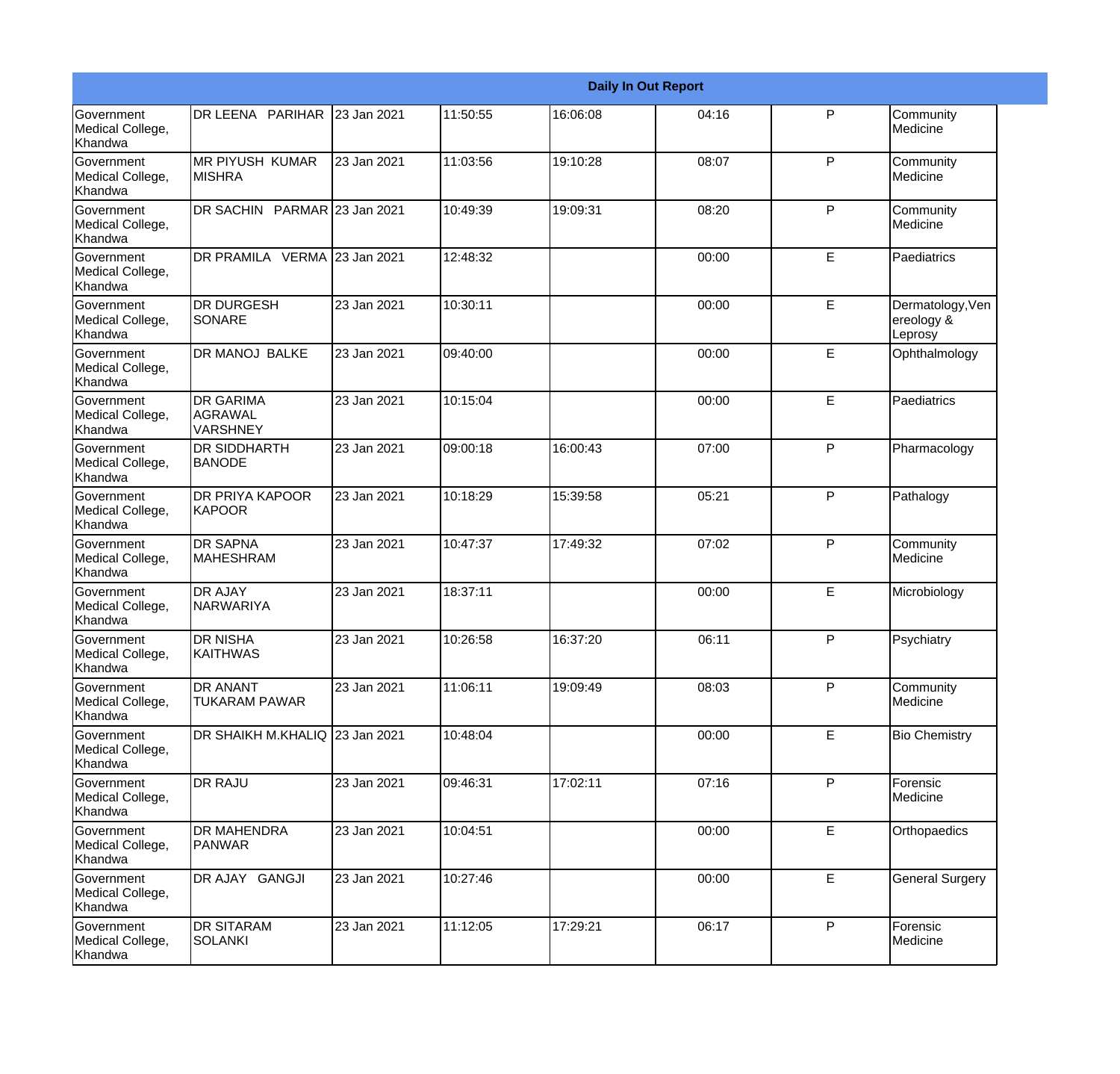| Assistant Professor Para Clinical |                 |
|-----------------------------------|-----------------|
| Statistician                      | Para Clinical   |
|                                   |                 |
| Assistant Professor Para Clinical |                 |
| Professor                         | Clinical        |
|                                   |                 |
| Assistant Professor Clinical      |                 |
| Assistant Professor Clinical      |                 |
|                                   |                 |
| Associate Professor Clinical      |                 |
| Associate Professor Para Clinical |                 |
|                                   |                 |
| Demonstrator/Tutor Para Clinical  |                 |
| Associate Professor Para Clinical |                 |
| Demonstrator/Tutor Para Clinical  |                 |
|                                   |                 |
| Assistant Professor Clinical      |                 |
| Professor                         | Para Clinical   |
|                                   |                 |
| Professor                         | Non Clinical    |
| Demonstrator/Tutor Para Clinical  |                 |
|                                   |                 |
| Assistant Professor               | <b>Clinical</b> |
| Professor                         | Clinical        |
|                                   |                 |
| Demonstrator/Tutor Para Clinical  |                 |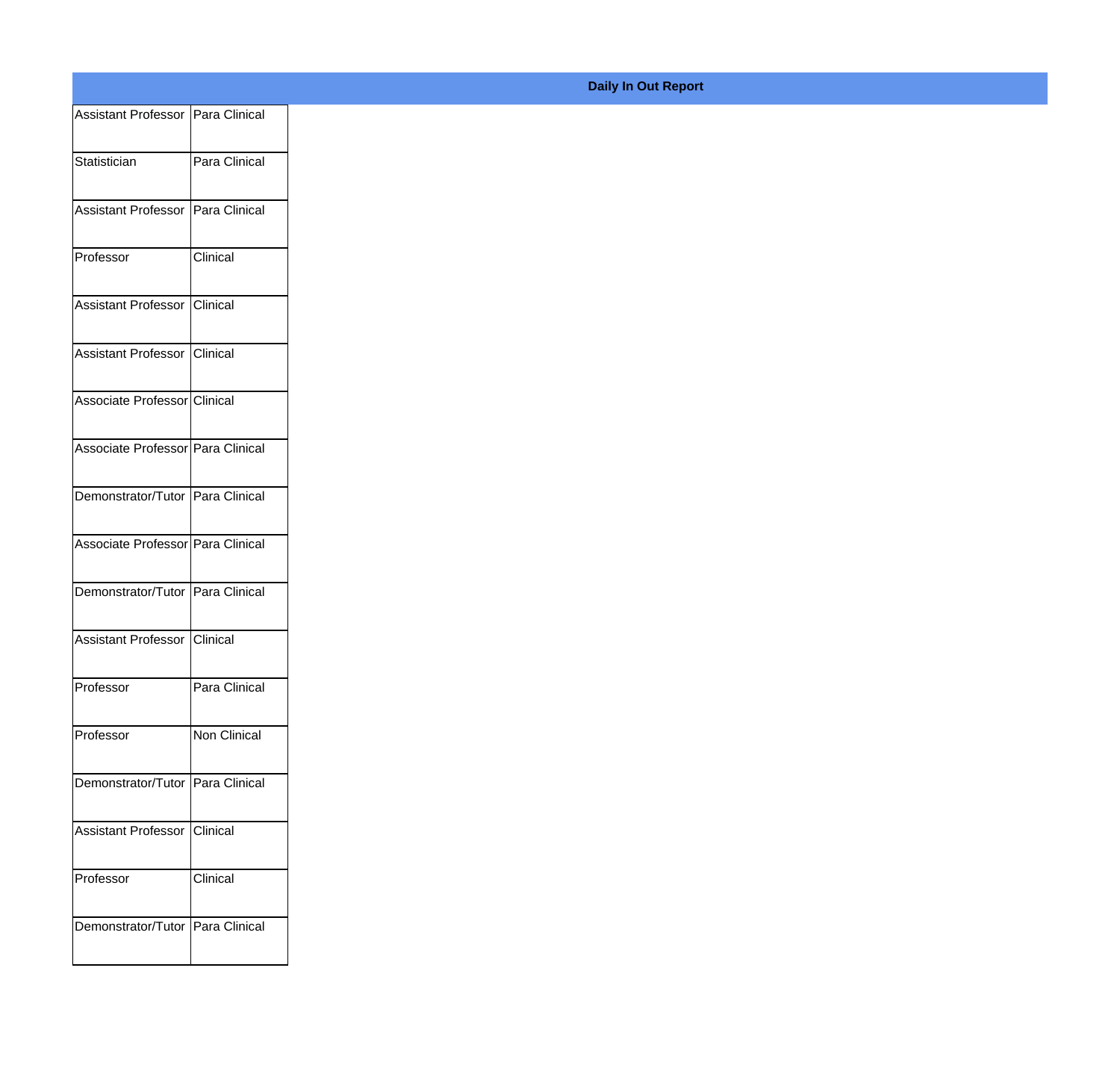|                                                  |                                                       |             |          |          | <b>Daily In Out Report</b> |   |                             |
|--------------------------------------------------|-------------------------------------------------------|-------------|----------|----------|----------------------------|---|-----------------------------|
| Government<br>Medical College,<br>Khandwa        | <b>DR RANJEET</b><br><b>BADOLE</b>                    | 23 Jan 2021 | 10:04:59 |          | 00:00                      | E | <b>General Medicine</b>     |
| <b>Government</b><br>Medical College,<br>Khandwa | <b>DR ASHOK</b><br><b>BHAUSAHEB NAJAN</b>             | 23 Jan 2021 | 11:01:38 |          | 00:00                      | E | Forensic<br>Medicine        |
| <b>Government</b><br>Medical College,<br>Khandwa | <b>DR NITESHKUMAR</b><br>KISHORILAL<br><b>RATHORE</b> | 23 Jan 2021 | 10:32:10 |          | 00:00                      | E | Pharmacology                |
| <b>Government</b><br>Medical College,<br>Khandwa | <b>DR PRIYESH</b><br>MARSKOLE                         | 23 Jan 2021 | 10:06:14 | 16:00:33 | 05:54                      | P | Community<br>Medicine       |
| Government<br>Medical College,<br>Khandwa        | <b>DR SANGEETA</b><br><b>CHINCHOLE</b>                | 23 Jan 2021 | 11:01:29 |          | 00:00                      | E | Physiology                  |
| Government<br>Medical College,<br><b>Khandwa</b> | DR NEERAJ KUMAR                                       | 23 Jan 2021 | 09:21:25 | 18:52:18 | 09:31                      | P | Dentisry                    |
| Government<br>Medical College,<br><b>Khandwa</b> | DR VIJAY NAYAK                                        | 23 Jan 2021 | 11:01:59 | 19:20:47 | 08:19                      | P | Anatomy                     |
| Government<br>Medical College,<br>Khandwa        | DR SUNIL BAJOLIYA                                     | 23 Jan 2021 | 09:50:17 | 17:11:09 | 07:21                      | P | OTO-Rhiono-<br>Laryngology  |
| Government<br>Medical College,<br>Khandwa        | DR NISHA MANDLOI<br>PANWAR                            | 23 Jan 2021 | 10:04:17 | 15:46:30 | 05:42                      | P | Obstetrics &<br>Gynaecology |
| <b>Government</b><br>Medical College,<br>Khandwa | DR NANDINI DIXIT                                      | 23 Jan 2021 | 12:17:51 |          | 00:00                      | E | Paediatrics                 |
| <b>Government</b><br>Medical College,<br>Khandwa | <b>DR SATISH</b><br><b>CHANDEL</b>                    | 23 Jan 2021 | 12:02:20 |          | 00:00                      | E | Pharmacology                |
| Government<br>Medical College,<br>Khandwa        | <b>DR JITENDRA</b><br>AHIRWAR                         | 23 Jan 2021 | 17:02:31 | 17:03:09 | 00:01                      | P | Pathalogy                   |
| Government<br>Medical College,<br>Khandwa        | DR MUKTESHWARI<br><b>GUPTA</b>                        | 23 Jan 2021 | 11:31:23 | 17:25:27 | 05:54                      | P | Pharmacology                |
| Government<br>Medical College,<br>Khandwa        | DR PURTI AGARWAL<br><b>SAINI</b>                      | 23 Jan 2021 | 10:40:08 | 15:27:51 | 04:47                      | P | Pathalogy                   |
| Government<br>Medical College,<br>Khandwa        | DR YASHPAL RAY                                        | 23 Jan 2021 | 12:32:04 |          | 00:00                      | E | Anatomy                     |
| Government<br>Medical College,<br>Khandwa        | <b>DR DEEPIKA</b><br>PANWAR                           | 23 Jan 2021 | 11:00:21 |          | 00:00                      | E | <b>Bio Chemistry</b>        |
| Government<br>Medical College,<br>Khandwa        | <b>DR VISHAL</b><br><b>KUMAR</b><br><b>THAKRE</b>     | 23 Jan 2021 | 10:52:22 | 17:29:31 | 06:37                      | P | Physiology                  |
| Government<br>Medical College,<br>Khandwa        | RENU WAGHMARE                                         | 23 Jan 2021 | 12:10:23 | 17:22:57 | 05:12                      | P | Community<br>Medicine       |